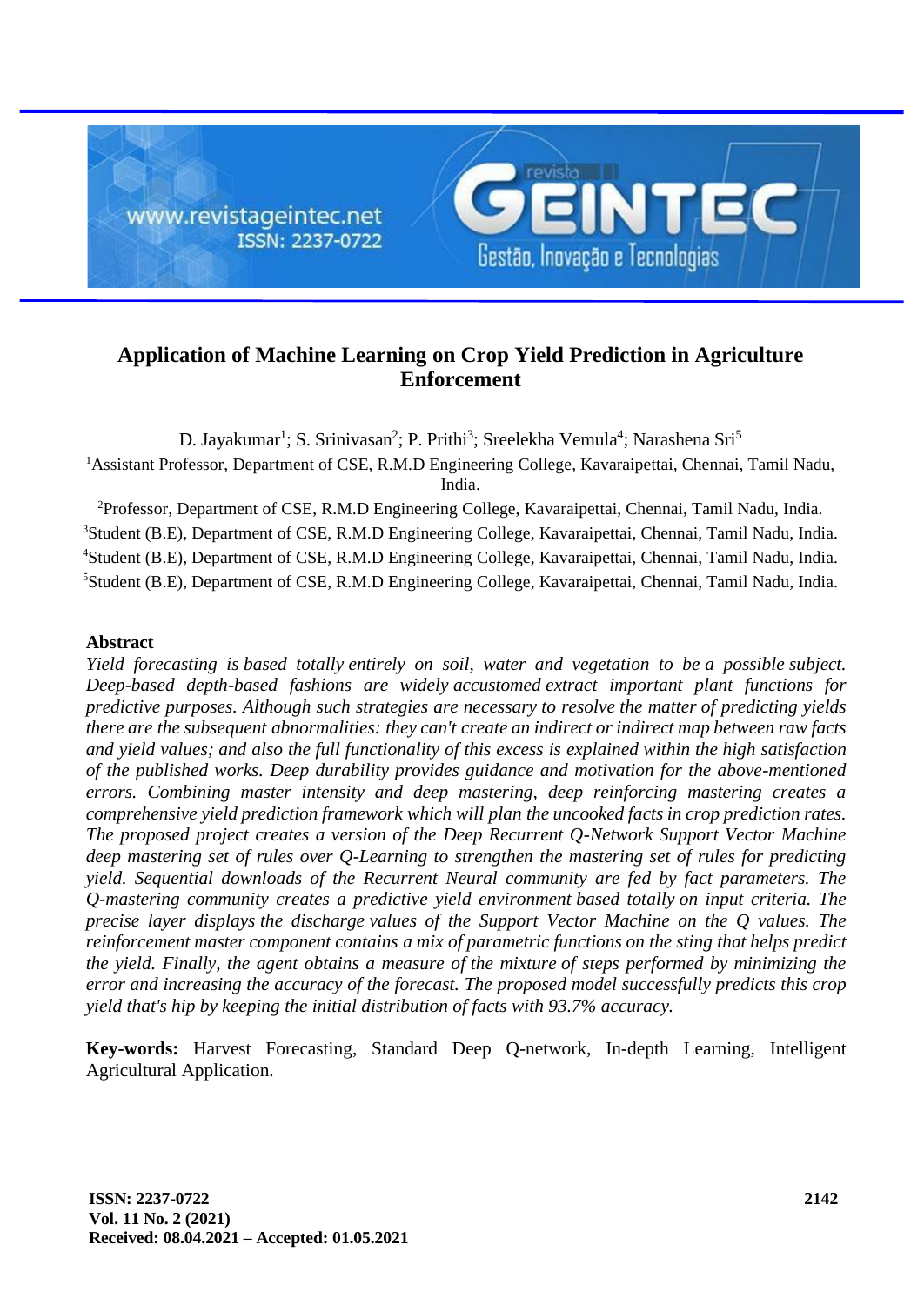## **1. Introduction**

Agriculture is that the most vital area within the community as a part of the food production is manufactured by them. Currently, many countries are still laid low with hunger thanks to shortages or food shortages. Extending food production will be a compulsory process to finish hunger. Improving food security and food depletion by 2030 are the critical goals of the UN. that's why plant protection; soil analysis and crop yield estimates are critical to global food production [1]. The influential person of a rustic relies on a certain forecast, conducting suitable export and import tests to strengthen national food security. Farmers and farmers still enjoy crop forecasts for financial and administrative decisions. Agricultural employment, especially crop monitoring, is critical to achieving food preservation within the region [2]. On the opposite hand, predicting crop yields may be a major challenge due to the various complex factors involved. Yield is very obsessed with climate, soil quality, good soils, pest control, water quality and availability, genotype, harvesting physical exercise to [3] - [5].

The processes and methods of crop production vary over time and are very different in line [6], and thanks to the complexity of the fine-tuning of the corresponding points [7], [8] manifested and littered with non-conflict works with external factors. Often, an outsized a part of the agricultural framework can't be determined between basic step calculations, specifically with complex, incomplete, confusing, and strident data. At present, many studies show that machine learning capabilities are significantly better than standard statistics [9] - [12]. Machine learning is within the field of AI where computers may be taught without a transparent program. These processes solve off-line or off-line agricultural structures with amazing predictive ability [13]. within the mechanized fields of agricultural learning, techniques are found within the training procedure. These processes require the train to perform the chosen function. process, model makes speculation to check information.

In addition, machine learning is sort of a canopy that carries a range of important techniques and techniques. after we take a look at outstanding agricultural models, we are going to monitor the utilization of artificial and deep neural networks [14]. In-depth learning will be alittle group of machine learning that may determine results from different data systems. In-depth studying algorithms, as an example, can build a skill model by taking ten years of field data and giving insight into plant accomplishment under a spread of climates [15]. Data scientists use a range of machine learning techniques to achieve practical insights from available information. Another interesting area of AI is strengthening learning [16]. this can be often thought to be a crucial component of algorithms that may be accustomed redeem the concept of dynamic planning. The consolidation of learning is that the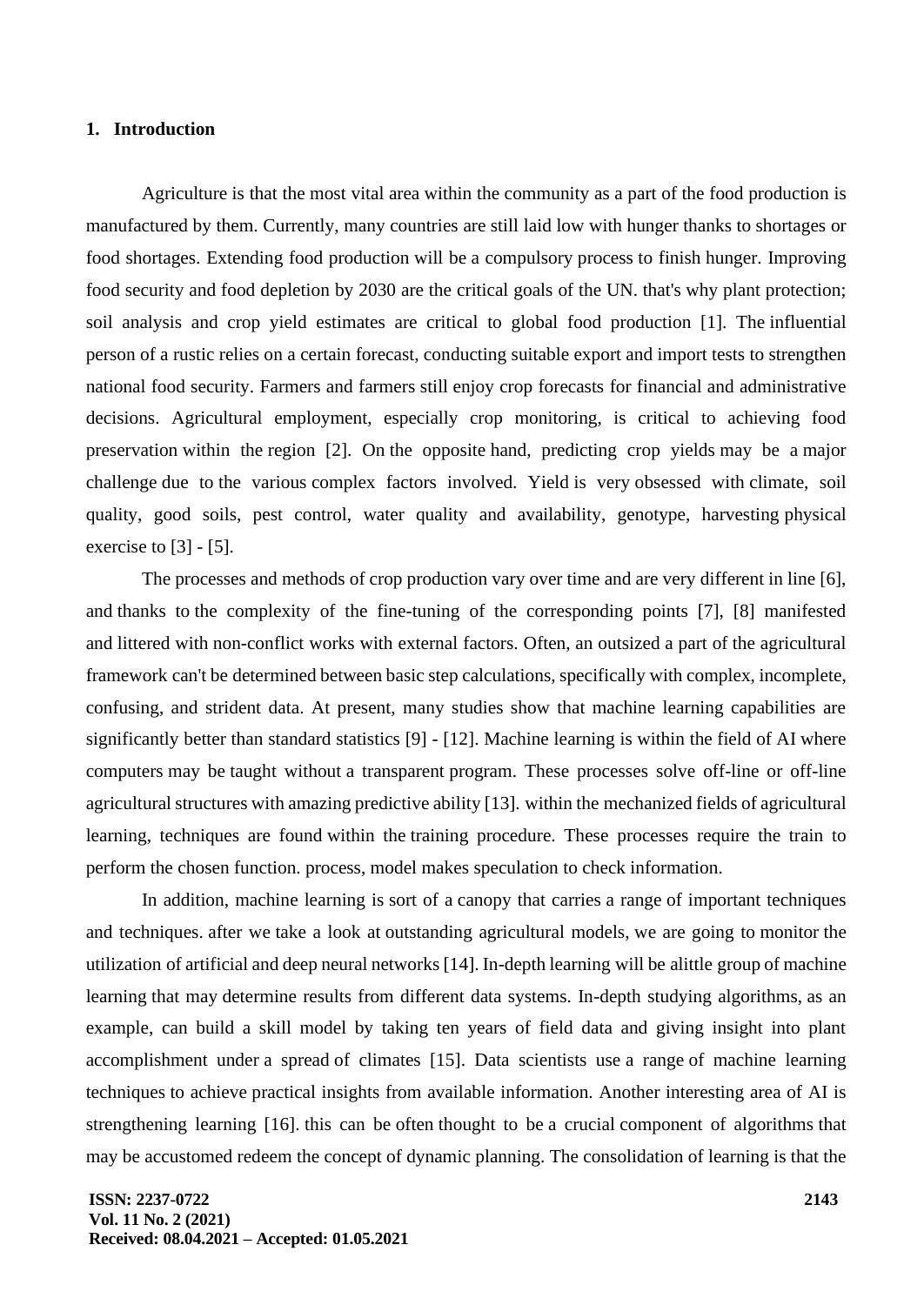modification of machine learning models builds decision sequence [17]. The agent learns to accomplish the aim during a mysterious, potentially complex environment. supports the action of the agent, the environment rewards us. this case shows the machine because the agent and also the environment because it's natural.

In recent times the advanced development of the naming process, enhancing in-depth learning (DRL) has deepened into intelligent decision-making in various fields like power administration[18], robotics [19], health care [20], intelligent grid, game vision [21], [22], finance, consolidation opinion [23], language processing [24], interim analysis [25] then integrated a comprehensive combination of reinforcement methods with in-depth learning models [26], [27]. This model has worked well to resolve an honest measure of complex decision-making tasks that were previously beyond the boundaries of the machine. As a result, it's a convincing model that's allowed to develop intelligent agricultural structures. Deep-strengthening learning methods include a deep fan network, in-depth multi-agent learning and an in-depth Q-network.

## **2. Related Work**

The potential growth in AI undoubtedly has potentially lasting effects [33], [34]. By creating new chances, in-depth understanding has advanced the event of knowledge [35]. This latter requires advanced ways to spot, determine and evaluate comprehensive data strategies in agricultural sectors [36], [37]. Yield prediction is usually thought to be a pattern recognition problem during which AI has demonstrated the efficiency of agricultural resources [38]. Abrougui et al. proposed a potato crop forecast and land structure and farming plan by ANN. The ANN model has shown great potential for measuring yields [39]. Haghverdi. Explain the probabilities of cotton fabric from the phenology of plant indices using ANN. The ANN method has been accustomed obtain 61200 models per indicator of individual plants to estimate the sphere of cotton production to be predicted [40]. Byakatonda et al. explain ANN-based man crop forecast supported weather indicators and so the length of the weather. so as to facilitate agricultural planning, yield forecasting was performed using ANN models [41]. within methods as mentioned earlier, ANNs are used for processing, which relies on the discharge of the feature in terms of your time and domain scope. This results in a discount within the actual release of the element mainly by hoping on prior knowledge of pre-harvest information, hence the shallow construction of ANN in studying difficult non-linear relationships within the crop prediction system. With the arrival of in-depth learning, such problems are treated to some extent. Yang et al. have proposed a comprehensive convolution neural net-work model to predict the yield yields of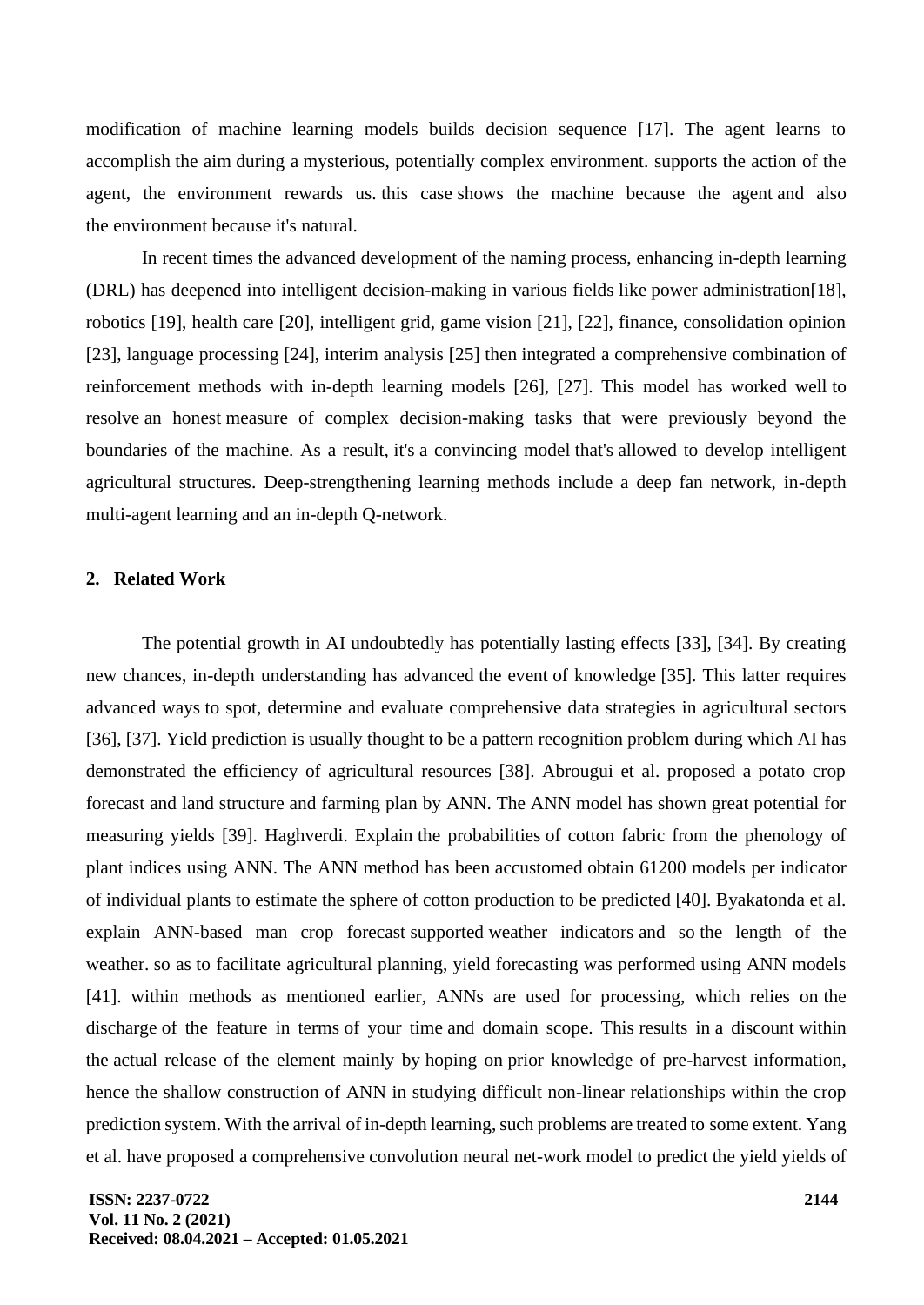the rice harvest during ripening. The CNN network understands many local traits associated with crop yield within the high definition image of RGB [42]. In-depth reading enabled the crop map strategy to spot crop yields within the appropriate region. Making a map of winter wheat using statistical data indicators below using synthetic neural net- works so deep CNN is mimicked by Zhong et al. this enables for automatic identification of the college period without the utilization of samples [43]. Ramesh et al., Proposed a sophisticated neural network algorithm developed and categorized the crop yield supported leave images obtained by image processing method [44]. Babak et al. calculated the study model with the very best plant growth rates by importing the DSSAT model rainfall and irrigation vegetables to predict maize yield [45]. the automated cropping method for automatic crop yields by in-depth study of the CNN network using RGB statistics for plant images [46] suggested by Desai et al. Koirala et al., Proposed a two-phase in-depth study using CNN's mango fruit measurement [47]. From the literature, the ANN-based process is usually appropriately identified as a key predictor, and in- depth study methods can detect the emergence of a dynamic farming feature within the sequential representation of DNN formation. the development of DNN, however, requires a wonderful experience of information and prior comprehension that limits its overall performance. it's therefore important to plan for the deepening of the consolidation study (DRL) so as to require into consideration the prediction of crop yield. within the framework of the DRL, in-depth learning empowers the agent to feel the environment and enhanced learning enables the invention of a way simpler method for real-time problems [48]. DRL makes the creation of an agent that may adapt to a test environment like meta-learning [49]. As a typical thanks to solve problems of excellent through error, DRL finds its application in many fields like agriculture [50], health care [51], power management [52], robotic system [53] and sports vision [54]. the following section provides a fast introduction to the Deep Q-Network DRL algorithm and thus the proposed method.

RL differs from other machine learning algorithms in this it doesn't explicitly advise on performance, but solves it on its own [55]. within the RL learning process, the Markov choice Procedure (MDP) process is enabled to permit for a system during which reinforced learning issues are adopted. The RL algorithm, which is an agent learns about interaction and interaction with the environment. The agent will receive rewards permanently deeds done and penalties for wrongdoing. The agent learns on his own without the intervention of someone by increasing his earnings and limiting his fines. the reinforcement learning method is presented in Figure 1.

The agent present during the empire polishing off the steps 'a'. In performing the action the agent receives the gift R (s, a) so passes the transition s'. Policy will be a task that puts maps within the provinces and thus actions. In each region,  $\pi$  policy is employed to specify the action to be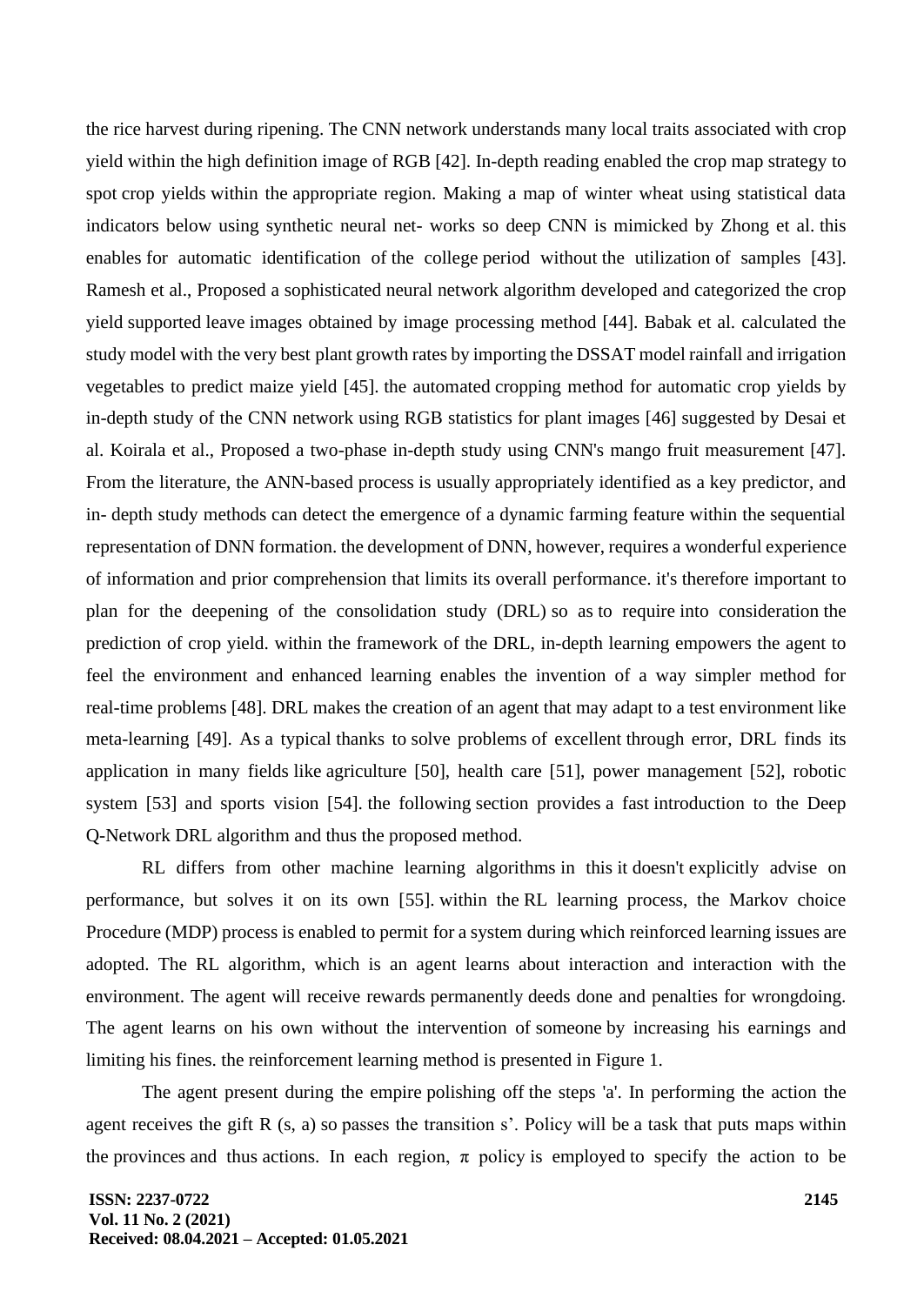performed by the agent. within the life of an agent, his main goal is to determine the correct policy  $\pi *$ that maximizes every discounted salary, the proper policy  $el *$  is defined by rating (1).

$$
\pi^* (s) = \operatorname{argmax}_{\gamma} \sum_{\alpha \leq A} s^{\alpha} A^{-s^{\gamma} \in S}
$$



A value function  $V\pi$  (s,a) [56] is explained for each state-action pair is an estimate of the expected reward following a pol- icy  $\pi$ . the foremost optimal value function is attained from the best optimal policy, which is identified by the perfect reward obtained by an agent from all the alternative states. This suitable value function is represented in equation (2).

 $V*(s, a) = R(s, a) + max \gamma \Sigma \text{ Psa sr } a \text{ V}*(sr, a)$  (2).

The performance of the framework must be adequately viable to embrace consistently dynamic actions.

This section explains very well the reinforcement learning, Q-learning and therefore the deep Q-Network algorithm.

## **A. Reinforcement Learning**

Learning Strengthening (RL) is a man-made intelligence framework with a robust planning concept that develops and trains algorithms that use the reward strategy additionally The consolidation learning agency therefore understands from the location through communication. They increase their benefits by determining the best bellman policy and performance value using powerful planning functions.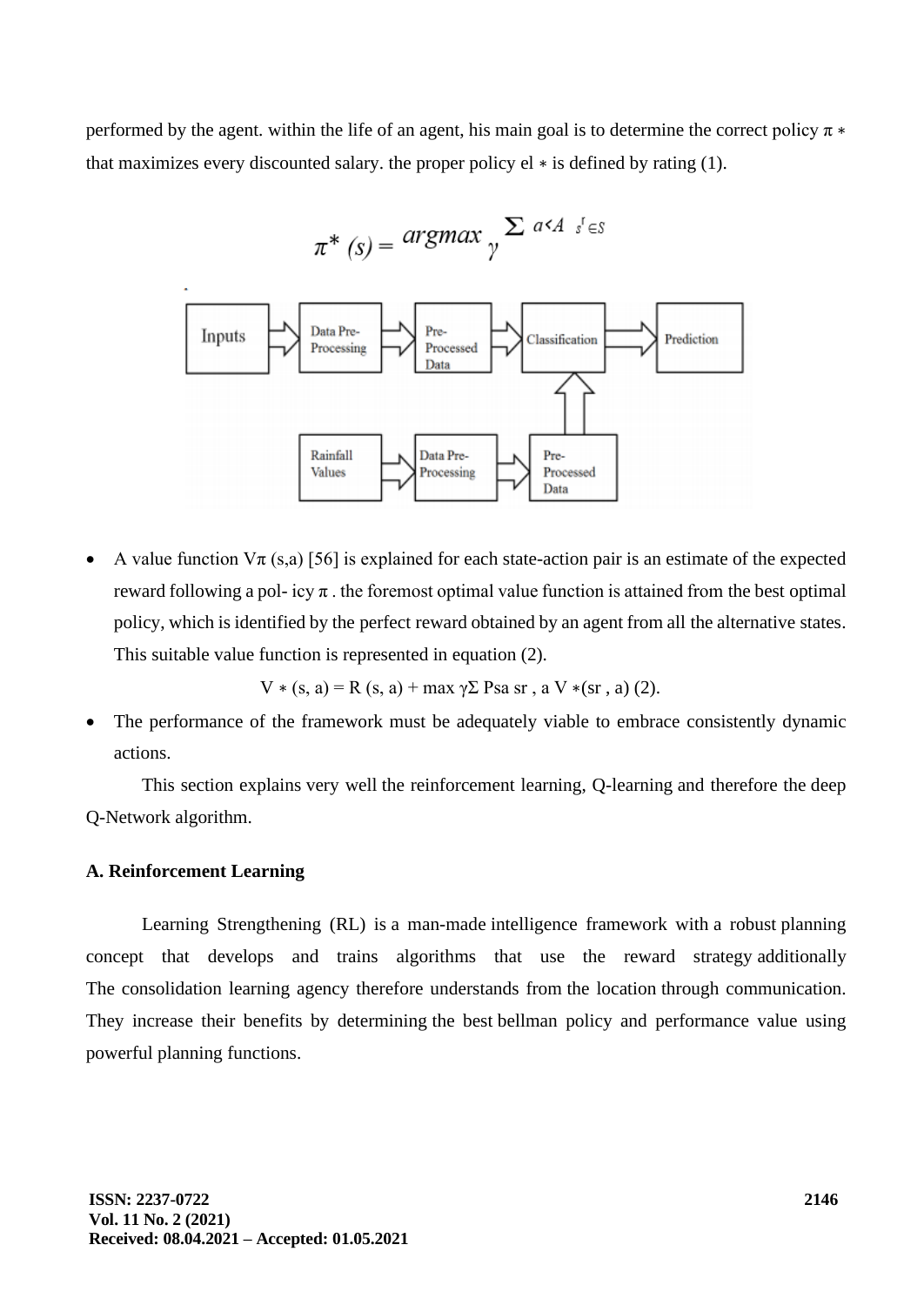# **B. Q-Learning**

Q-Learning are often some way of assessing what action an agent will need, looking on the function of the action value. It decides whether it's appropriate to be in an exceedingly certain period of your time and so make a choice action therein situation. is one in every of the foremost important advances in strengthening learning within the event of an algorithm for controlling temporary non-policy differences. Q-Learning assesses the function of the state-of-the-art directed policy action that results from selecting the very best value action. Activity Q takes input because this state 's' and therefore the verb 'a' and returns the expected reward for that action in this state. within the primary steps before environmental analysis, Q functions provide random fixed values. anon with better analysis, Q activity provides the most effective estimates of the suitable action of the action 'a' within the country. Q activity continues to update by giving the right value. The agent will perform a series of actions that may produce all the grand prizes.

# **C. Deep Q-Network**

In-depth Q-networks are a posh learning agency that uses Deep Neural Networks (DNN) to map inter-provincial communication and thus actions like Q-Table in Q-Learning. DNNs like Convolution Neural Net- works (CNN), Recurrent Neural Networks (SVM) and a little auto-encoder can directly read data presentations from sensors. The DQN agent communicates with nature through a series of visuals, actions and rewards almost like the work of a Q-Learning agent. Demonstrating the standard frame of a deep Q-Network.

The network takes the country as an input and with each action within the action space, Q-Values is generated. the aim of the neural network is to detect and train parameters. During the forecasting process, this trained network is employed to predict the following best action that may happen within the surrounding. Essentially, Q-Learning determines the function of the worth of the chosen policy action that ultimately selects the most effective value action. Works well with restricted environment and action area. However, with an outsized set of action it's going to require multiple records to be stored in system memory. This results in a decrease within the volume of the amount which ends up in a curse on the scale or unsteady representation of the Q-Function. Q-Learning instability arises thanks to the links within the visual chain. a small refinement associated with the Q value may lead to a big change in agent policy and therefore the relationship between the target and Q-Value. This incompatibility is overcome in Deep Q-Network using two strategies, namely,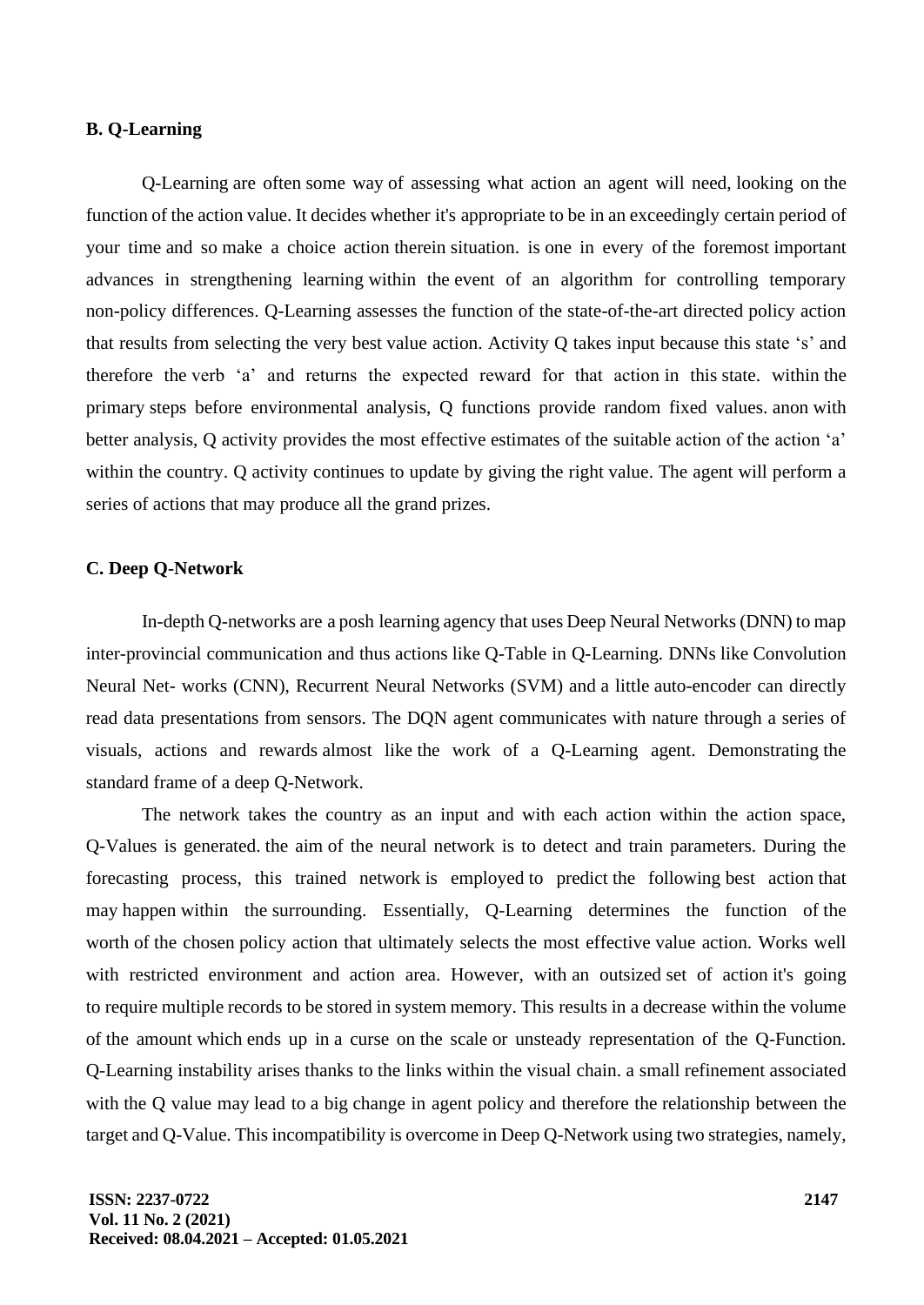replay experience and repetition updates. Repeated renewal reduces the correlation between target and Q values by equally updating Q values on to the required values. While duplication of experience often solves the matter of adjustment by smoothing the change of data distribution through random data. within the proposed task while upgrading the DQN agent, the experience also randomly selects the experience from the memory and so Deep Q-network acquired SVM, which acts as a weight-bearing function θ. Q-Network is therefore often corrected by updating the input parameters within the 'it' <sup>th</sup> iteration by reducing the equilibrium error between the Bellman calculator. Lost work, which may be a square discrepancy between Target Q and so Predicted Q is defined in equation (3) as follows:

$$
Loss = (r + \gamma Q s, a; \theta - Q(s, a; \theta))
$$
 (3)

Gradient decrease for particular parameters are often performed so on reduce this loss.

#### **D. Proposed Deep Reinforcement Learning Model for Crop Yield Prediction**

Learning reinforcement is widely mapped in areas like research, theory of games, multi-agency systems, and control theory. within the proposed activity, crop yield prediction is studied as a retrospective problem solved by supervised reading. This learning-based learning prediction process should take under consideration yield yield data and related parameters for the input function within the affected region. within RL-based methods, the performance of the training of yield predictive agents is decided by standard remuneration. It ends up in the erratic response of agents to align their performance alongside supervised learning methods. In other words, agents won't be able to see from the input that the samples are often read correctly during the training process. Such a component compels the agent to control efficiently by not obtaining a deep feature brightness within the middle of the crop yield. so as to grasp the DRL-supported yield prediction method, the crop prediction environment is meant to support input strictures that transform a administered learning method into a reinforced learning process. matters is commonly remarked as a 'crop prediction game'. All games incorporate a selected combination of parametric features and parameters that help produce the crop and each combination includes an inventory of samples and their corresponding labels. When the representative starts playing, it determines the number of yield yield parameter by performing prize-winning actions. for every proximity of the target, the agent receives a positive reward, otherwise a negative reward. After completing the whole process, the agent will receive a combined score for his or her actions. This flow of harvest forecast is presented. The proposed DQN agent is meant to insert SVM layers in sequence, starting with parameters using tools stored within the pre-SVM training method and totaling a balanced layer that allows SVM extraction to Q-Values. Figure 4 shows the SVM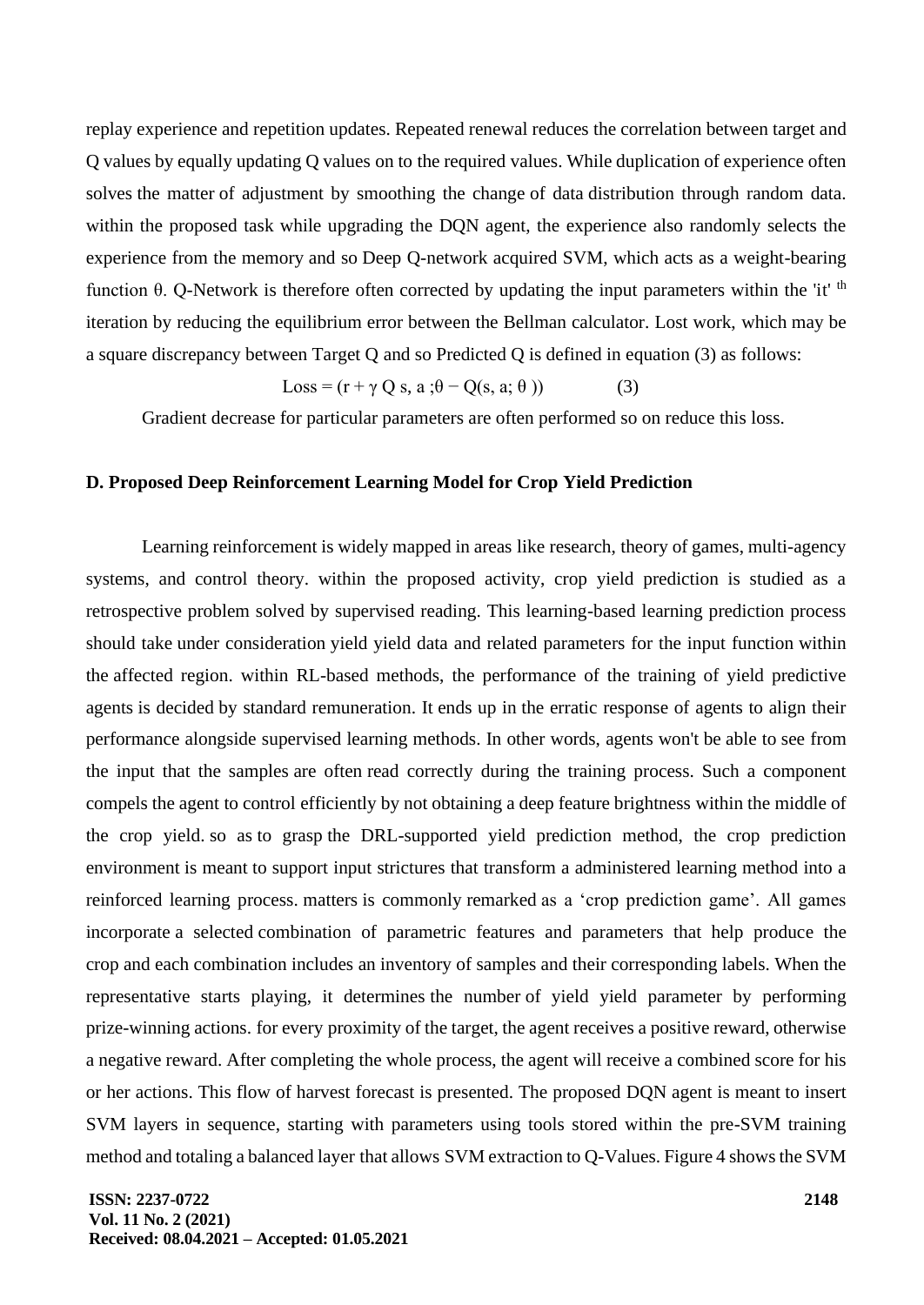format utilized in DQN. Xt refers to the inclusion of information training during t, Ht describes the hidden state during t.

The worth of the hidden state during 't' is given equally (4) as follows with certain consolidation methods like Q-learning, it's a challenge to favor and analyze yield predictions thanks to the limited ability of those provincial descriptions. Encouraged by DQN's concept of huge processing, Support Vector Machine Based DNN is utilized within the proposed method of predicting yield yields using numerous environmental, soil and groundwater parameters. is known as due to the in-depth standard Q-Learning model which is SVM over DQN. SVM can help extract temporary and semantic data and is advanced in mathematical analysis, language modeling and speech recognition. SVM will be another to ANN, where this state input is linked to the previous state output. a transparent explanation is that the network will remember the previous information and use it during this network calculation.

In our proposed method the DQN agent is stabilized by inserting the SVM layers in sequence, starting the parameters using the instruments stored within the SVM Pre-training process and adding a particular layer to extract the SVM effect to Q-Values. Figure 4 shows the SVM format employed in DQN. Xt refers to the inclusion of information training during t, Ht describes the hidden state during t. Input current xt and thus past concealed layer state Ht-1 determines Ht. Here, Ot signifies the discharge of the present layer during t. Training details actual output Y t therefore the current result Ot determines the error L during t. Distributed weights across all SVMs are represented as u, v, and w. F portrays the activation role of the hidden layers. The verges shared across the SVM's are defined as b1 and b2.

$$
Ht = f (u \times xt + w \times Ht - 1 + b1)
$$
 (4)

The predicted output Ot of the SVM at time 't' is specified as tracks in equation (5):

$$
Dt = f(v \times Ht + b2)
$$
 (5)

The error L of the SVM at time't' is given as surveys in equation (6):

$$
L = Ot - yt \tag{6}
$$

Critical features of the SVM, which may effectively block the yield, the depiction of the particular features of the self-study layer subsequently layer and also the fixed barrier that bounds the parameter space that forestalls overcrowding. The SVM within the planned work consists of three concealed layers between the input layer and therefore the Q-value output layer. for every SVM layer, the ReLU initiation function [57] and also the L1 standard [58], [59] are used. The results of charging the full amounts of parameters of information within the neural network if large. before the DRL training process, a pre-training process was applied to any or all sample data training. Then the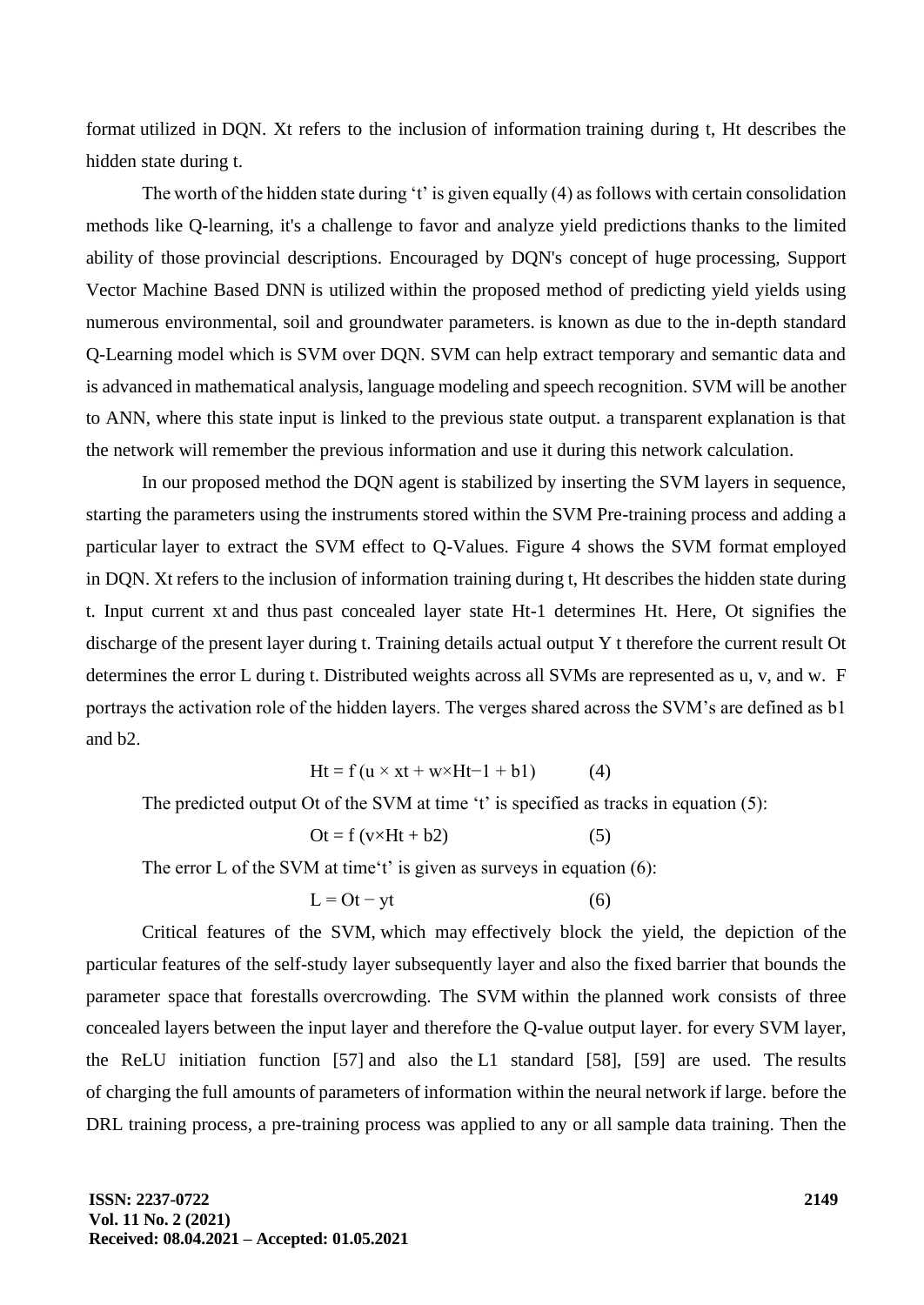agent's yield forecast concept is made by inserting input layers and a totally connected layer to extract the ultimate Q values.

During the DRL framework training, an oversized set of state and workplace configurations are founded which will create instability thanks to data clutter. Therefore within the DQN training process, two Q-Learning modifications were made to make sure consistency within the DRL exercise process. the primary is that the conditions of the experience, where the agent's involvement is stored in replay memory (D) by country, action and reward for the present stamp and also the status of the following stamp. Mention at the start of every step t, the repetition of the experience protects the agent feeling resulting in the gathering of certain sets of experiences. a private experience et at a time t is described as et (st , at , rt , st+1) and therefore the memory at time t is defined as Dt , where Dt e1 et. Repetition of experience is a good thanks to eliminate variance in parameters that allows practitioners to work out its experience within the learning process. The second change for Q-Learning to use an independent network for goal setting during the Q-Learning refresher process. These changes can significantly improve the steadiness of the DRL. Also, it appears that almost all RL algorithms iteratively stimulate the function of the action value using the Bellman equation. As this method is tedious operational the function of the action value is measured using the SVM function by weight θ. Q-Network can therefore be remedied by updating the liver parameters in'th iteration 'by reducing the equally double error within the Bellman equation. The training process has two steps. the primary step involves previous SVM training and therefore the second step involves DQN agent training.

# **Data Set and Study Are Description**

In-depth study types require large amounts of information so on figure effectively. Data with variable features guide the matter of finding common ones by removing features that do not seem to be relevant to the aim of the training. Creating a strong and robust educating model for the agricultural sector - it is very tedious because they're enormously unstable and have unusually strong behaviors. This section briefly describes the information employed within the study to predict yield yields.

• The projected study explores the prediction of a paddy crop yield within the southern Vellore region of India. Here, the regional blocks considered during this study include Ponayi, Arcot, Sholinghur, Ammur, Timiri, and Kalavai. Paddy is one amongst the foremost cosmopolitan cash crops within the region which is why the realm is taken into account to be under investigation. In contrast to climate and soil quality parameters, the database includes specific climatic, terrestrial and groundwater structures in regard to the quantity of fertilizer consumed by the plants within the study area. Various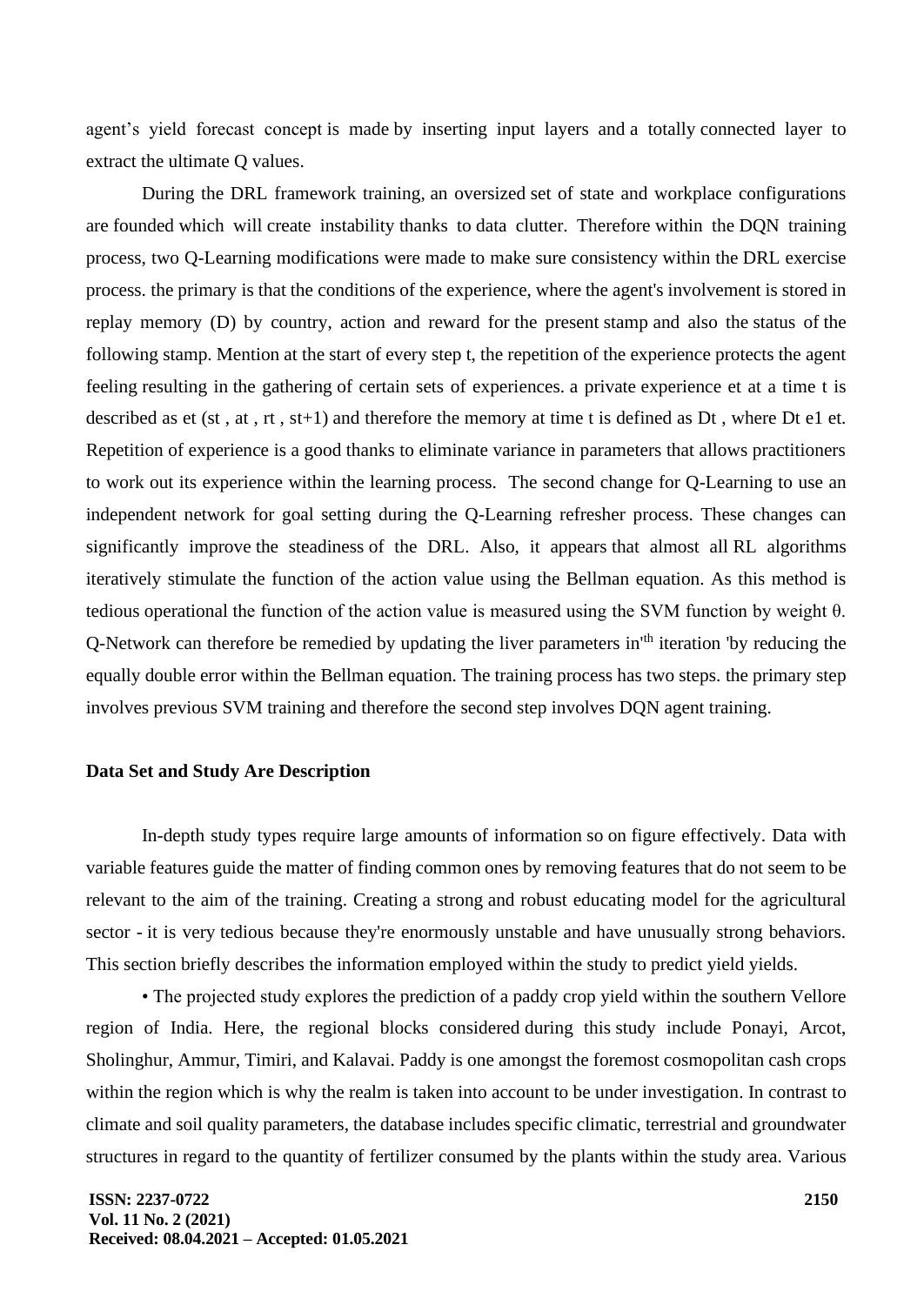parameters analyzed within the present study including evapotranspiration, \ frequent snow on the bottom, groundwater nutrients, wet day often, aquifer features that may be seen together within existing literature. Table 1 represents a short overview of the parameters of most of the plants employed in the study. data taken for 35 years. Yields of paddy yield are measured in terms of planting area (hectares), paddy production (in tons) and yield (kg / hectare). Information about normal climate like temperatures, rainfall, reference evapotranspiration, possible evapotranspiration explosions, humidity and climatic parameters like soil snowfall, temperature range, and wind speed were used. Weather information is given by the Indian weather department from its entrance metadata tool. Soil boundaries contain soil compaction, soil PH and thus the abundance of soil macro nutrium (Nitrogen, Phosphorus and Potassium) present. the various characteristics of groundwater aquifers like transport, aquifer type, intrusion, electrical activity, pre-monsoon and post-monsoon micro-nutrient (calcium, potassium, sodium, magnesium, and chloride) found in groundwater study.

The following section presents the experimental results obtained for predicting crop yields using the DRQN model and comparing the results with existing models.

# **3. Results and Discussion**

The efficiency of a learning model is decided by evaluating the model various execution measures or by monitoring the performance by various evaluation metrics. For the proposed work the model is validated in terms of:

- Performance estimation
- Comparison of assorted other algorithms in terms of:
	- Evaluation metrics
	- Data distribution properties
	- Model accuracy measures

# **A. Performance Analysis**

During the event of machine learning models, the database is categorized by practice within the training and setting of the test, where the simplest information is obtained because the training set is ready. whether or not the test data is little, there are opportunities to go away some important details that may improve the model. Also, there's the importance of high variability within the database. to deal with this issue, K-fold cross-validation is valid. could be a method wont to test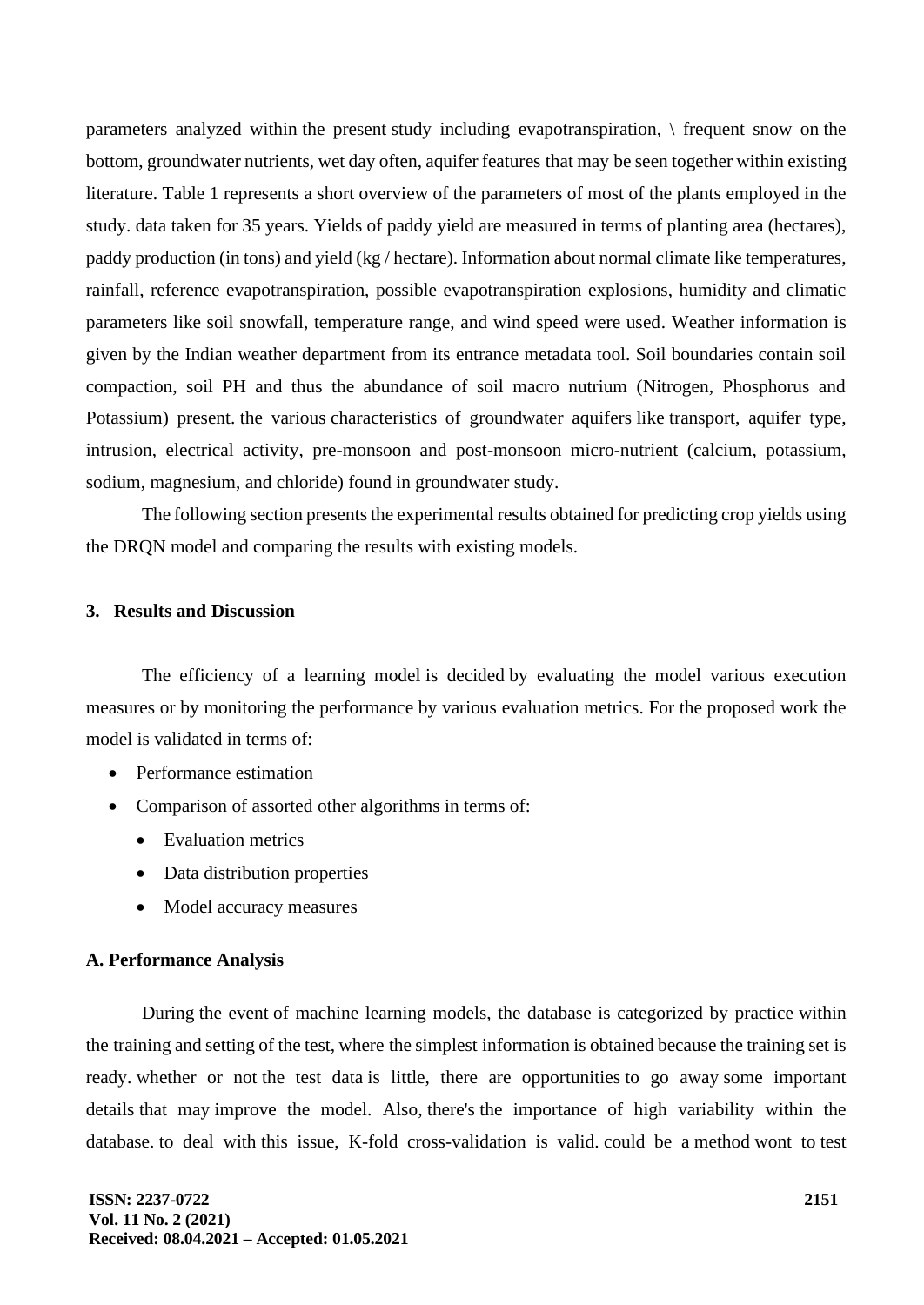in-depth learning replicas by re-sampling training details to enhance performance. Modeling and predicting statistical data is complex and challenging. Random segmentation of cross-data verification data isn't a decent catch. it'll create a short lived dependency problem as there's an entire dependence on the previous consideration and at the identical time, the leakage from the response variable of the remaining variable will inevitably occur. This results in instability, i.e. common changes in meaning and variation within the knowledge space. In such cases, crossing confirmation is completed during the forward binding. within the proposed method, a five-fold curtain confirmation is performed, which accurately reflects the prediction of data when the model is performed on previous data and forecasts forward-looking data Results set.

## **B. Comparison with Other Models**

The proposed deep reinforcement model DRQN is tested and verified with other key algorithms, namely Deep LSTM network, Artificial Neural (ANN) networks, gradient boosting (GB), random forest (RF) and other learning-based algorithms in-depth like Bernoulli Deep Belief Network (BDN), Bayesian Artificial Neural Networks (BAN), Rough Auto Encoders (RAE) and Interval Deep Generative Artificial Neal Networks (IDANN). an element limiting the testing metrics is their ability to differentiate between the outcomes of various learning replicas.

## **1) Evaluation Metrics**

These types were forced and executed in python within the simplest feature and were tested under the identical conditions of software and computer platforms to make sure reasonable comparisons. Error metaphor was wont to describe performance level while modeling. Residues found during the test, which is that the difference between the specials and thus the anticipated values don't usually measure the error rate. In other words, by seeing the size of the remaining spread, it's determined, and since the performance of the model, is resulted. In terms of sophistication and productivity, the proposed deep strengthening model is proven to surpass anti-machine learning models with 93.7% precision and progressive error measures. However, the performance of other deep learning models BDN, BAN, IDANN, RAE and Deep LSTN is in danger of the DRL method. Fig. 6 and Fig. 7 describe the tested performance actions of the pilot models of the crop yield forecast.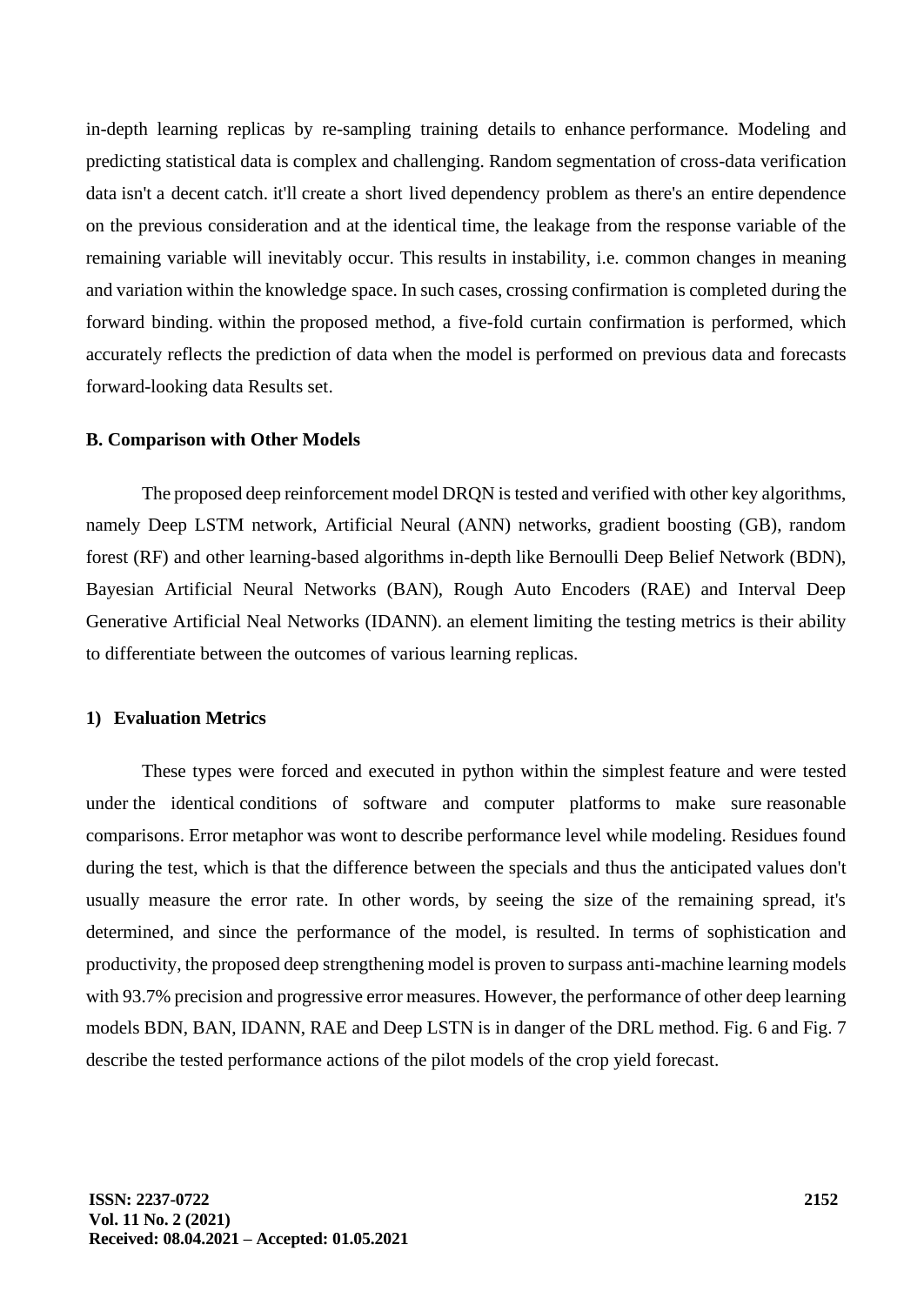#### **2) Data Distribution Models**

In order to regulate whether the anticipated DRQN model retains the first data distribution structures, the function of the quantitative availability of certain crop yield data is therefore experimental models are identified. The Strength of Quantity (PDF) is an analytical term that represents the distribution of opportunities for endless diversity in numerous variations. By clearly explaining the PDF, the region below the curve will signify the world where the expected variance falls. totally the realm within the graph interval measures the likelihood of incessant occurrence. It permits us to investigate the probability range of outcomes.

#### **3) Model Accuracy Measures**

Modeling accuracy testing is a very important a part of the model progress process. It enables you to spot the most effective information representation model and also the performance of the long-term stamp model.

Accuracy means an estimate of a prediction model that accurately predicts. Accuracy indicates the proximity of an mean value to a given value or value. Figure 10 represents diagrams for the accuracy of the expected data using the projected deep reinforcement process and thus other machine learning algorithms are tried.

In recognizing the new values and outcomes obtained from the paddy plant database, a more robust learning model is obtainable to forecast data with better correctness and 93.7% accuracy over different test algorithms.

Although the precision methods of other advanced learning algorithms like BDN, BAN, IDANN, RAE and Deep LSTN are at the tip of the proposed method the worth and complexity of your time is that the proposed model. BDN and IDANN are emphasized that they're better suited to predict continuous data that permits the enrichment of a wider layer by rapid cross-border testing. What's worse is that the speculation process is restricted to a personal passport that the existing avaricious process is slow and ineffective.

# **4. Acknowledgment**

The authors would really like to acknowledge the Indian water network for providing weather information that's relevant to the weather from their MET data instrument. The MET data device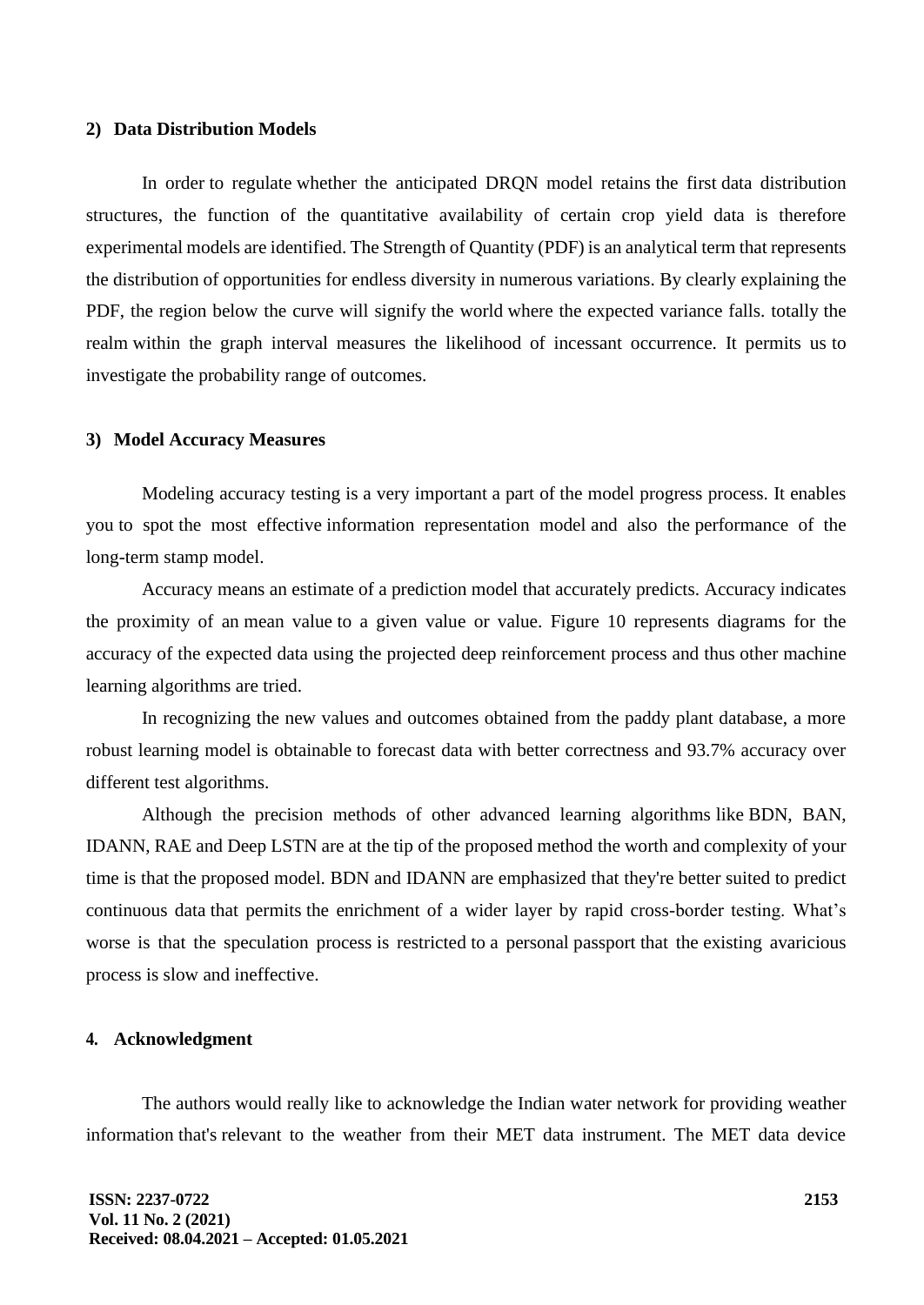provides a monthly regional description and an annual description of every metrological indicator value. they might also prefer to acknowledge the Joint Director of Agriculture, Vellore, Tamil Nadu, India, for giving information ashore and groundwater in various blocks.

## **5. Conclusion**

The proposed system solves the problem of crop selection and makes the farmer aware of the new crops which can be cultivated on their land and increase profit of the farmers. The system in advance also suggests the best suited fertilizers which can help and monitor the growth of crops. Thus, the system will help reduce the difficulties faced by farmers on the agricultural land and reduce the number of suicides attempts of the farmers due to losses. The system provides the benefits for pre-planning the agricultural activities for effective implementation to maximize yield rates and reduce losses. As the system gives the list of crops suitable to be grown, it also gives new crops to the farmers for cultivation which saves the land of the farmers from getting infertile. The system will be of great help to the farmers to increase the accuracy of farming and increasing profit.

# **References**

Li, S., Peng, S., Chen, W., & Lu, X. (2013). Income: Practical land monitoring in precision agriculture with sensor networks. *Computer Communications*, *36*(4), 459-467.

Jones, A.D., Ngure, F.M., Pelto, G., & Young, S.L. (2013). What are we assessing when we measure food security? A compendium and review of current metrics. *Advances in Nutrition*, *4*(5), 481-505.

Ogutu, G.E., Franssen, W.H., Supit, I., Omondi, P., & Hutjes, R.W. (2018). Probabilistic maize yield prediction over East Africa using dynamic ensemble seasonal climate forecasts. *Agricultural and forest meteorology*, *250*, 243-261.

Holzman, M.E., Carmona, F., Rivas, R., & Niclòs, R. (2018). Early assessment of crop yield from remotely sensed water stress and solar radiation data. *ISPRS journal of photogrammetry and remote sensing*, *145*, 297-308.

Singh, A., Ganapathysubramanian, B., Singh, A.K., & Sarkar, S. (2016). Machine learning for high-throughput stress phenotyping in plants. *Trends in plant science*, *21*(2), 110-124.

Whetton, R., Zhao, Y., Shaddad, S., & Mouazen, A.M. (2017). Nonlinear parametric modelling to study how soil properties affect crop yields and NDVI. *Computers and electronics in agriculture*, *138*, 127-136.

Dash, Y., Mishra, S.K., & Panigrahi, B.K. (2018). Rainfall prediction for the Kerala state of India using artificial intelligence approaches. *Computers & Electrical Engineering*, *70*, 66-73.

Wieder, W., Shoop, S., Barna, L., Franz, T., & Finkenbiner, C. (2018). Comparison of soil strength measurements of agricultural soils in Nebraska. *Journal of Terramechanics*, *77*, 31-48.